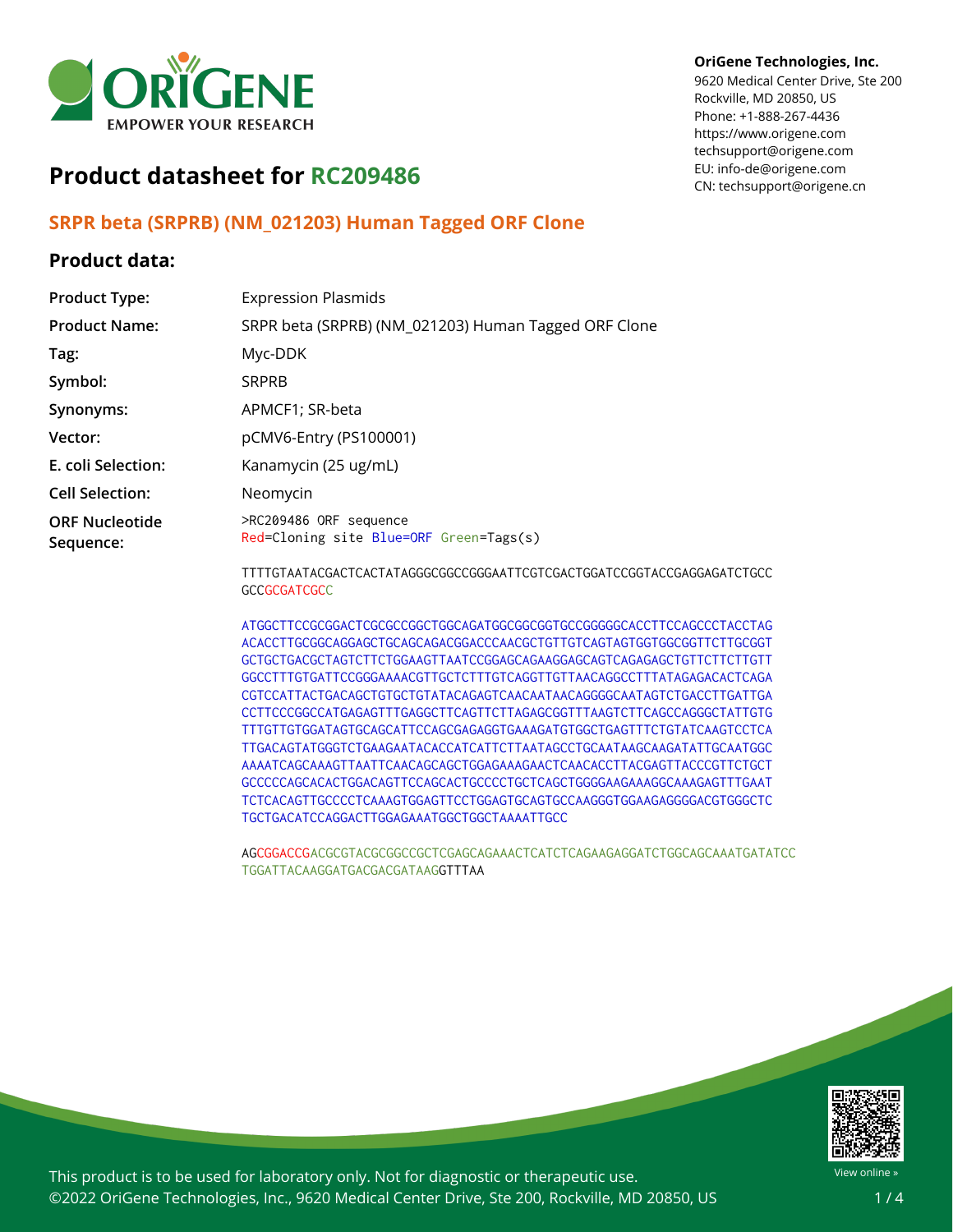

**Plasmid Map:**



**ACCN:** NM\_021203

\* The last codon before the Stop codon of the ORF

This product is to be used for laboratory only. Not for diagnostic or therapeutic use. ©2022 OriGene Technologies, Inc., 9620 Medical Center Drive, Ste 200, Rockville, MD 20850, US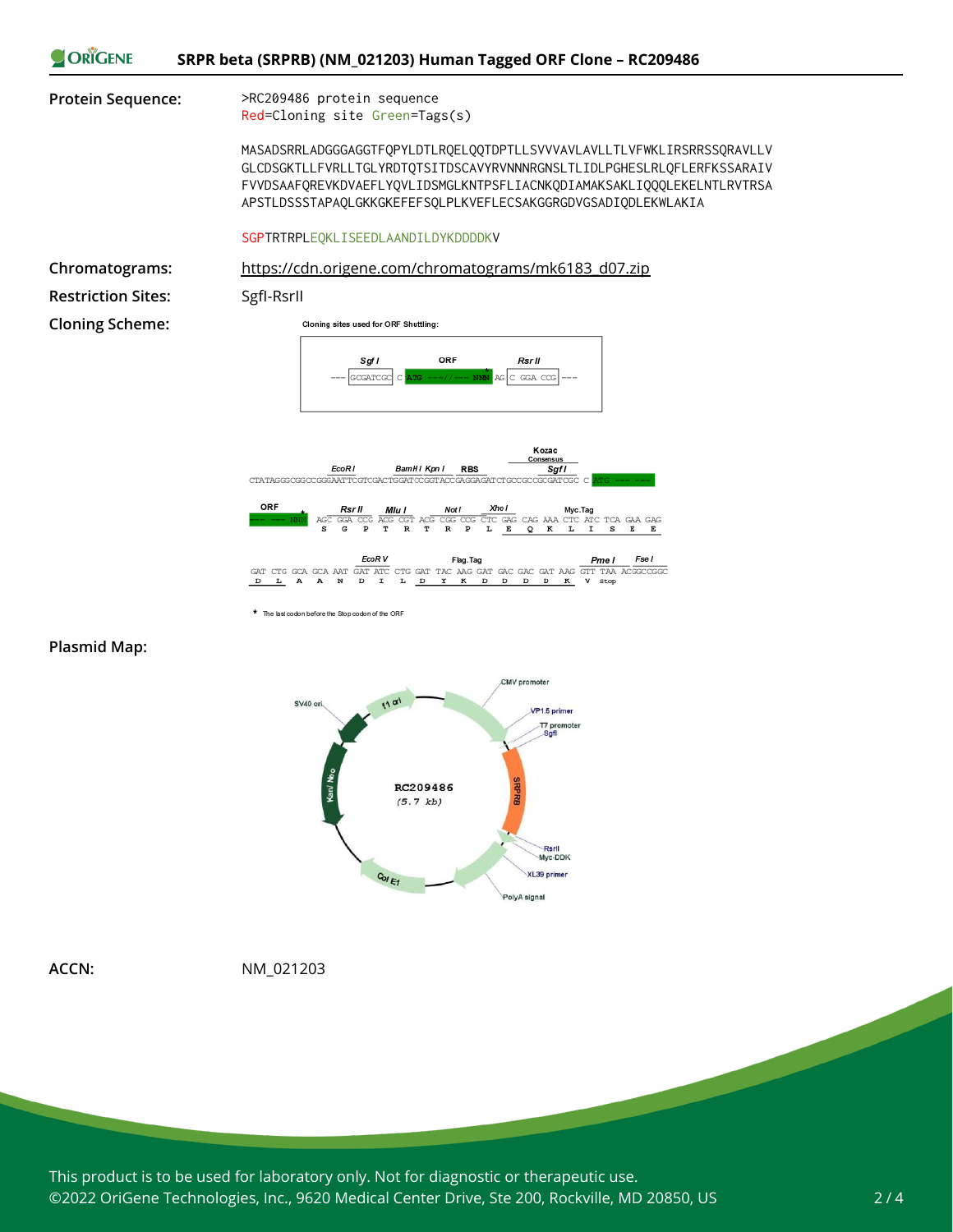| ORIGENE<br>SRPR beta (SRPRB) (NM_021203) Human Tagged ORF Clone - RC209486 |                                                                                                                                                                                                                                                                                                                                                                                                                                                       |
|----------------------------------------------------------------------------|-------------------------------------------------------------------------------------------------------------------------------------------------------------------------------------------------------------------------------------------------------------------------------------------------------------------------------------------------------------------------------------------------------------------------------------------------------|
| <b>ORF Size:</b>                                                           | 813 bp                                                                                                                                                                                                                                                                                                                                                                                                                                                |
| <b>OTI Disclaimer:</b>                                                     | The molecular sequence of this clone aligns with the gene accession number as a point of<br>reference only. However, individual transcript sequences of the same gene can differ through<br>naturally occurring variations (e.g. polymorphisms), each with its own valid existence. This<br>clone is substantially in agreement with the reference, but a complete review of all prevailing<br>variants is recommended prior to use. More info        |
| <b>OTI Annotation:</b>                                                     | This clone was engineered to express the complete ORF with an expression tag. Expression<br>varies depending on the nature of the gene.                                                                                                                                                                                                                                                                                                               |
| Components:                                                                | The ORF clone is ion-exchange column purified and shipped in a 2D barcoded Matrix tube<br>containing 10ug of transfection-ready, dried plasmid DNA (reconstitute with 100 ul of water).                                                                                                                                                                                                                                                               |
| <b>Reconstitution Method:</b>                                              | 1. Centrifuge at 5,000xg for 5min.<br>2. Carefully open the tube and add 100ul of sterile water to dissolve the DNA.<br>3. Close the tube and incubate for 10 minutes at room temperature.<br>4. Briefly vortex the tube and then do a quick spin (less than 5000xg) to concentrate the liquid<br>at the bottom.<br>5. Store the suspended plasmid at -20°C. The DNA is stable for at least one year from date of<br>shipping when stored at -20°C.   |
| RefSeq:                                                                    | NM 021203.4                                                                                                                                                                                                                                                                                                                                                                                                                                           |
| <b>RefSeq Size:</b>                                                        | 2880 bp                                                                                                                                                                                                                                                                                                                                                                                                                                               |
| <b>RefSeq ORF:</b>                                                         | 816 bp                                                                                                                                                                                                                                                                                                                                                                                                                                                |
| Locus ID:                                                                  | 58477                                                                                                                                                                                                                                                                                                                                                                                                                                                 |
| <b>UniProt ID:</b>                                                         | Q9Y5M8                                                                                                                                                                                                                                                                                                                                                                                                                                                |
| <b>Cytogenetics:</b>                                                       | 3q22.1                                                                                                                                                                                                                                                                                                                                                                                                                                                |
| <b>Protein Families:</b>                                                   | Druggable Genome, Transmembrane                                                                                                                                                                                                                                                                                                                                                                                                                       |
| MW:                                                                        | 29.7 kDa                                                                                                                                                                                                                                                                                                                                                                                                                                              |
| <b>Gene Summary:</b>                                                       | The protein encoded by this gene has similarity to mouse protein which is a subunit of the<br>signal recognition particle receptor (SR). This subunit is a transmembrane GTPase belonging<br>to the GTPase superfamily. It anchors alpha subunit, a peripheral membrane GTPase, to the<br>ER membrane. SR is required for the cotranslational targeting of both secretory and<br>membrane proteins to the ER membrane. [provided by RefSeq, Jul 2008] |

This product is to be used for laboratory only. Not for diagnostic or therapeutic use. ©2022 OriGene Technologies, Inc., 9620 Medical Center Drive, Ste 200, Rockville, MD 20850, US

**Contract Contract Contract**